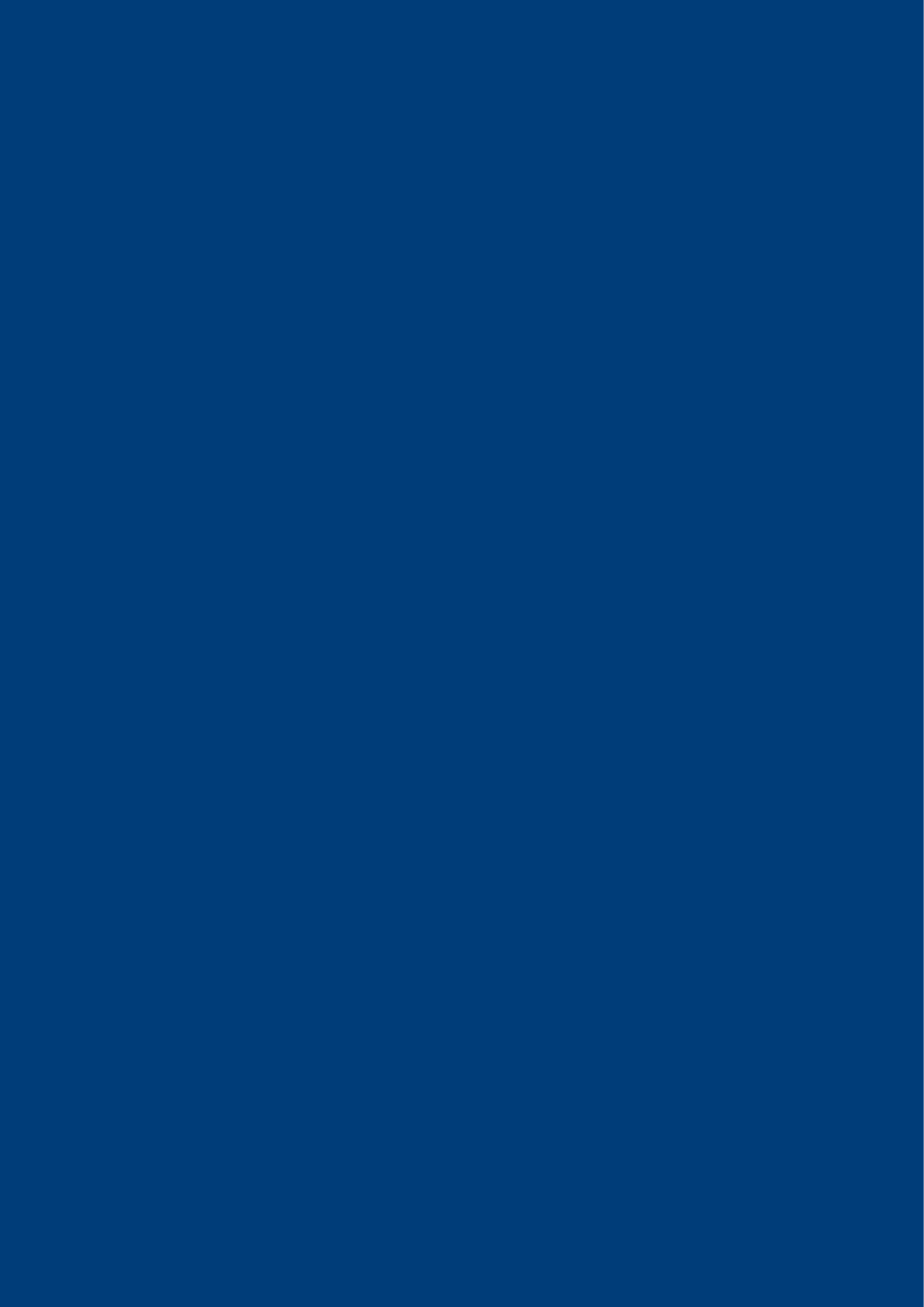

## **CONTENTS**

| CHAIRMAN'S REPORT                  | 2  |
|------------------------------------|----|
| <b>AUDIT REPORT</b>                | 4  |
| STATEMENT OF FINANCIAL PERFORMANCE | 6  |
| STATEMENT OF MOVEMENTS IN EQUITY   | 7  |
| STATEMENT OF FINANCIAL POSITION    | 8  |
| STATEMENT OF CASH ELOWS            | 9  |
| NOTES TO THE FINANCIAL STATEMENTS  | 10 |

## HIGHLIGHTS OF THE 2005/06 FUND YEAR 16 TRUSTEE INFORMATION 16 2005/06 FUND YEAR MEMBERSHIP 17 ABOUT LAPP 18 DIRECTORY 20

LAPP Annual Report 2006 1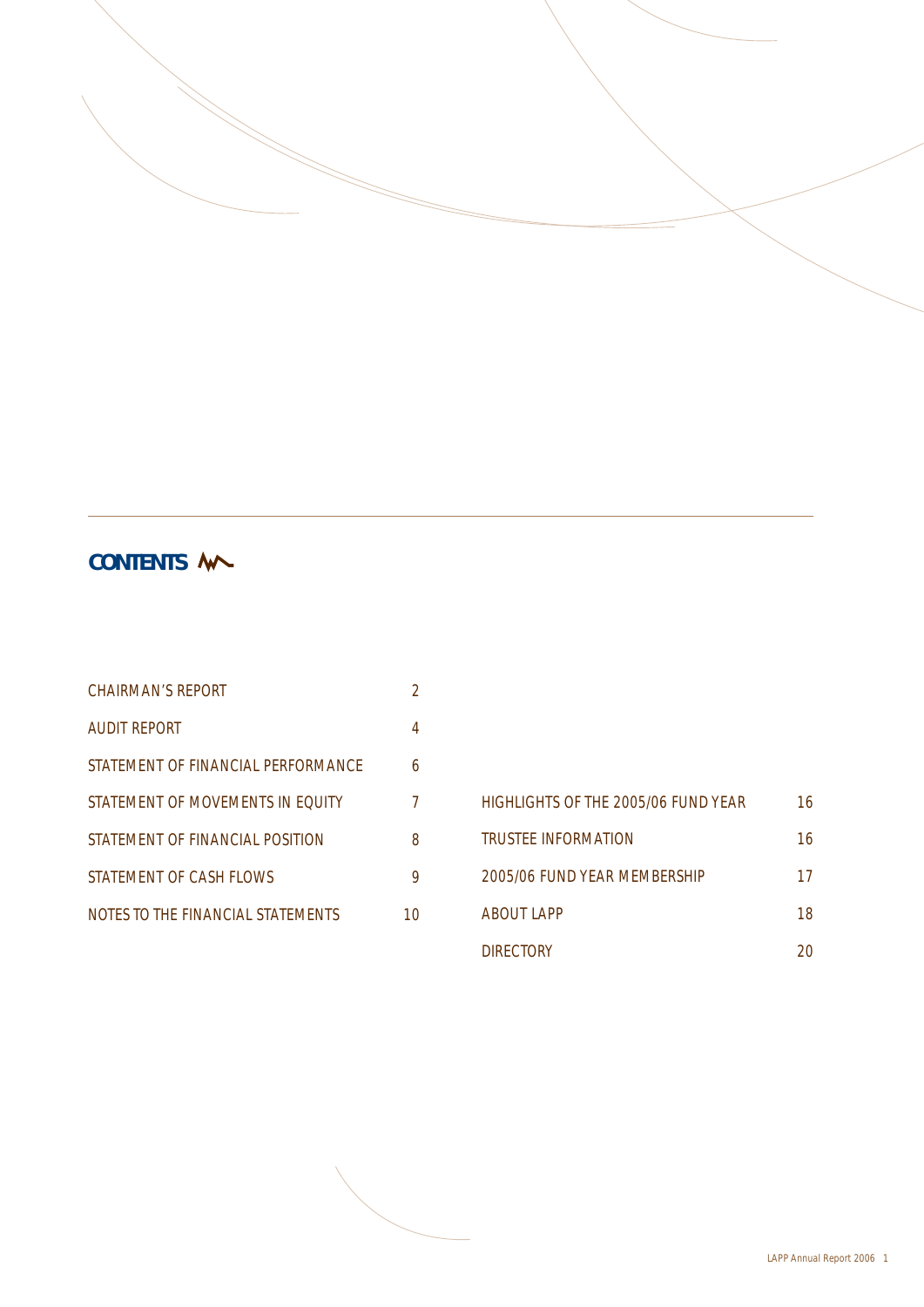## **CHAIRMAN'S REPORT**

I have pleasure in presenting the Chairman's Report for the 2005/2006 financial year.

During the year we welcomed Environment Bay of Plenty, Ashburton District Council and Tararua District Council as new Fund members. We congratulate these Councils on the decisions they have made and look forward to a long, mutually beneficial relationship with them.

Following the merging of Banks Peninsula District Council into Christchurch City Council, Fund membership now stands at 52 authorities and a number of potential new members are "in the pipeline". We will be concentrating our efforts through regional meetings in the coming year to again promote the LAPP good news message in the hope of further increasing membership. Along with the other Fund Trustees, I am firmly convinced that membership of the LAPP Fund is a sound financial decision which provides "belts and braces" protection at a time when the incidence of natural disasters would seem on the increase. It is a risk management mechanism that all non member local authorities should seriously consider, particularly now that the entry criteria have been relaxed.

The Fund Trustees, Administrators and Risk Managers committed a great deal of time and effort during the year to considering enhanced Fund coverage issues in the aftermath of the 2004 flood events in the Manawatu/ Horowhenua/Wanganui and Bay of Plenty regions. For the first time in 8 years, a meeting of members was held in Wellington to update members on claims received from these events and to canvass their opinions on the extent of cover that should be provided by the Fund going forward. It was very satisfying to all involved that representatives from over 40 local authorities attended this meeting.

The Trustees have drawn heavily throughout the year on the expertise of representatives of the regional authority members. A Flood Special Focus Group was formed to consider a range of options for the long term flood risk financing of river schemes. Issues discussed included whether LAPP should cover certain types of tree protection for stopbanks, whether minimum construction standards should be adopted for stopbanks and related flood control assets and whether a flood control scheme in its entirety should be considered as a single asset.

The findings of the Focus Group have been further discussed at a series of meetings involving the wider membership. The Trustees will be considering recommendations to widen Fund coverage throughout the next year but are conscious that this has to be on a "user pays" basis so that those members that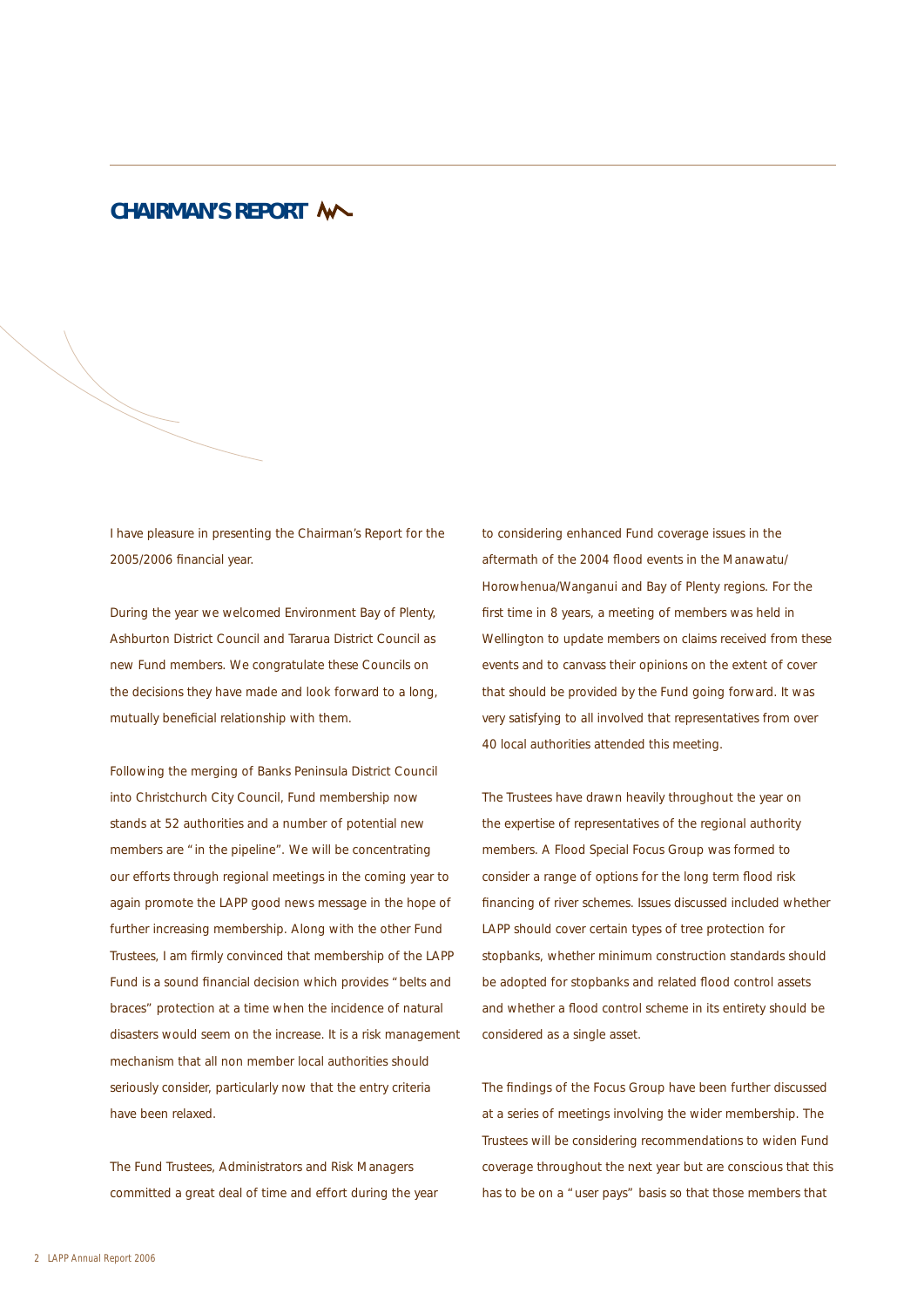# "I AM FIRMLY CONVINCED THAT MEMBERSHIP OF THE LAPP FUND IS A SOUND FINANCIAL DECISION…"

opt for extended coverage will pay an additional contribution commensurate with the additional risk that the Fund will bear in the event of claims.

It is again pleasing to report a very satisfactory investment performance. Net equity for the Fund at 30 June 2006 was \$27.038 million. There were no new claims during the 2005/2006 Fund year and the net surplus was \$2.433 million. This compares to members' contributions of \$2.038 million meaning that the investment income earned by LAPP was more than sufficient to cover all expenses, including reinsurance costs.

The Primary Layer of the LAPP reinsurance programme was successfully renewed at 30 June 2006. In total LAPP buys \$75 million reinsurance cover in excess of a self retention (excess) of \$15 million to protect the Fund's 40% responsibility. The retention was increased from \$10 million to \$15 million this year in recognition of the increase in Fund equity and a substantial premium reduction was achieved because of this. This is an excellent result for LAPP and there is solid support for the programme from global reinsurance markets. All of the participating reinsurance companies have excellent financial claims paying ability ratings.

This year has seen the development of a new dedicated website for LAPP at www.lappfund.co.nz. The site has been developed to facilitate the sharing of information and documents between LAPP and member councils in a "member only" area and will provide details specific to each individual member. This information will be password controlled. There is also a public area which will provide information such as a background and history to the development of LAPP, details of the coverage provided by the Fund and a list of members with links to their web sites. We believe that, over time, this will prove to be an invaluable interactive tool for all Fund members.

I wish to thank the administration management staff, particularly Geoff Mercer, Tim Sole and Roger Gyles along with the Fund Risk Managers, Bryan Whitefield and Marlene Kanga for their work during the year. I also thank my fellow Trustees for their active participation and input into the Fund's affairs.

Bob Elliott Chairman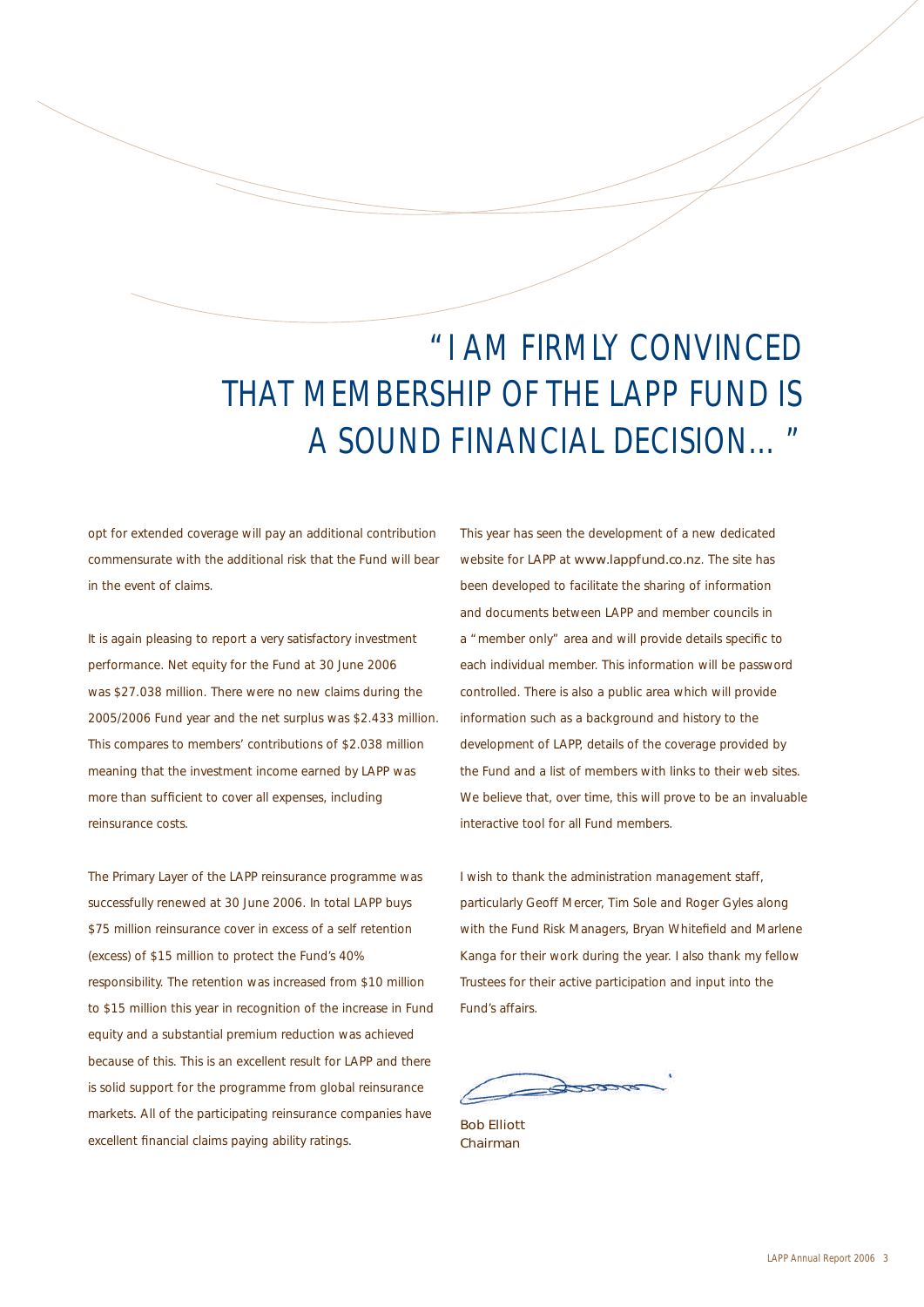

## **AUDIT REPORT**

**To the Members of New Zealand Local Authority Protection Programme Disaster Fund Trust Board**

We have audited the financial statements on pages 6 to 14. The financial statements provide information about the past financial performance of the Trust and its financial position as at 30 June 2006. This information is stated in accordance with the accounting policies set out on pages 10 and 11.

#### Trustees' responsibilities

The Trustees are responsible for the preparation of financial statements which give a true and fair view of the financial position of the Trust as at 30 June 2006 and the results of its operations and cash flows for the year ended on that date.

#### Auditors' responsibilities

It is our responsibility to express an independent opinion on the financial statements presented by the Trustees and report our opinion to you.

#### Basis of opinion

An audit includes examining, on a test basis, evidence relevant to the amounts and disclosures in the financial statements. It also includes assessing:

- the significant estimates and judgments made by the Trustees in the preparation of the financial statements;
- whether the accounting policies are appropriate to the Trust's circumstances, consistently applied and adequately disclosed.

We conducted our audit in accordance with New Zealand Auditing Standards. We planned and performed our audit so as to obtain all the information and explanations which we considered necessary in order to provide us with sufficient evidence to obtain reasonable assurance that the financial statements are free from material misstatements, whether caused by fraud or error. In forming our opinion we also evaluated the overall adequacy of the presentation of information in the financial statements.

Other than in our capacity as auditors we have no relationship with or interests in the Trust.

#### Unqualified opinion

We have obtained all the information and explanations we have required.

In our opinion:

- proper accounting records have been kept by the Trust as far as appears from our examination of those records;
- the financial statements on pages 6 to 14:
	- comply with New Zealand generally accepted accounting practice;
	- give a true and fair view of the financial position of the Trust as at 30 June 2006 and the results of its operations and cash flows for the year ended on that date.

Our audit was completed on 22 September 2006 and our unqualified opinion is expressed as at that date.

KAMG

Wellington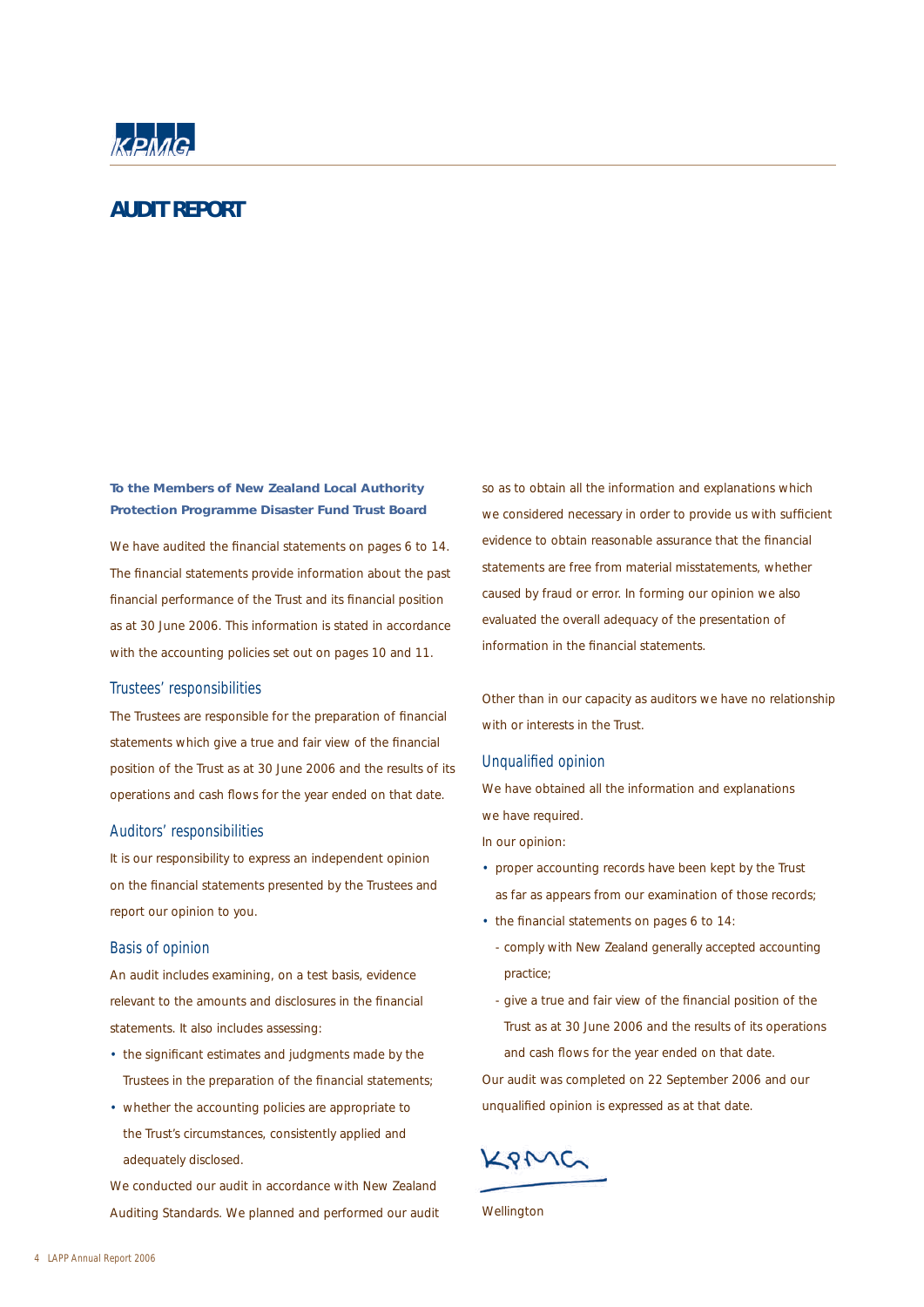IT IS AGAIN PLEASING TO REPORT A VERY SATISFACTORY INVESTMENT PERFORMANCE.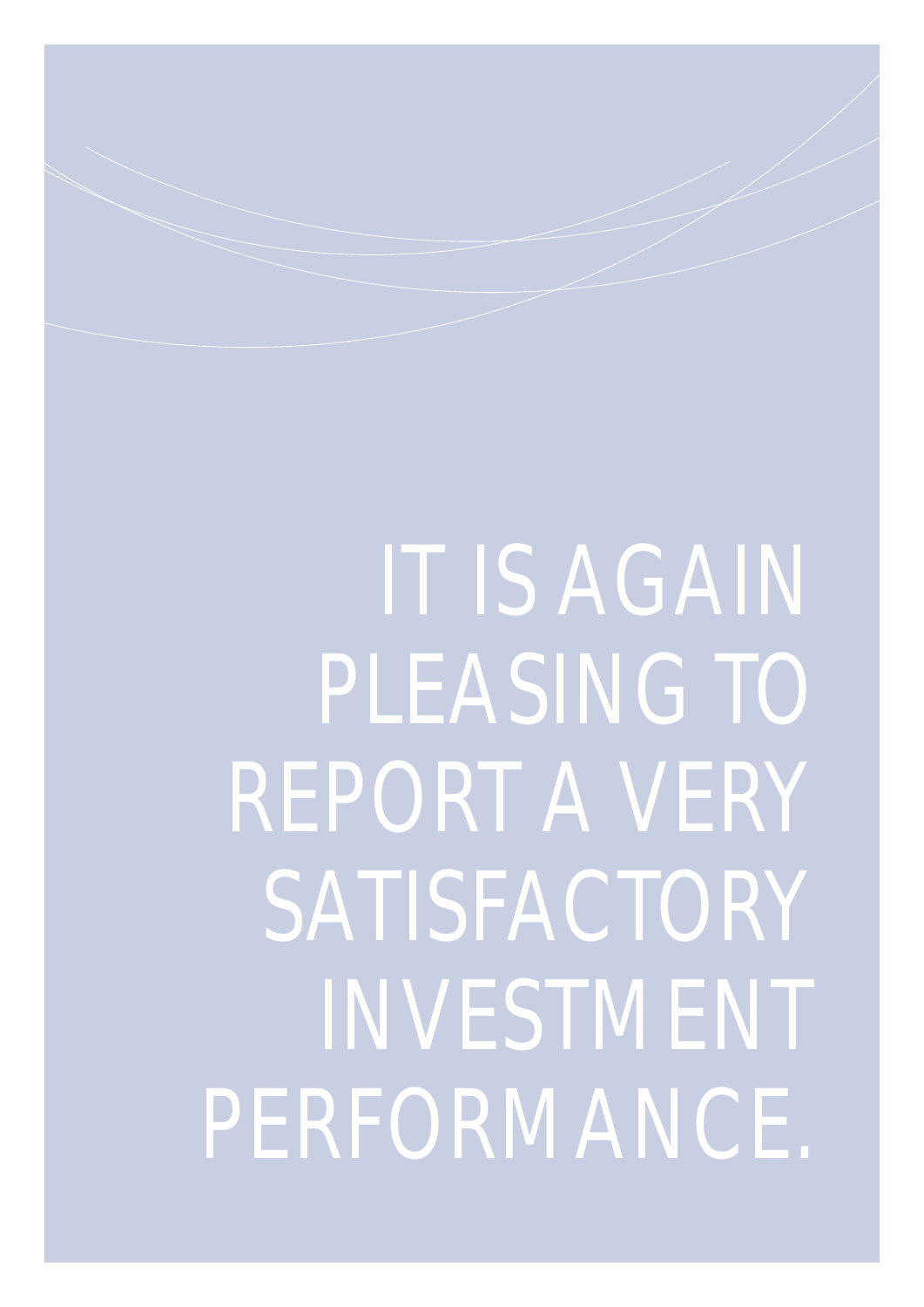## STATEMENT OF FINANCIAL PERFORMANCE **W**

For The Year Ended 30 June 2006

|                                             | <b>Note</b> | 2006        | 2005           |
|---------------------------------------------|-------------|-------------|----------------|
|                                             |             | \$          | \$             |
| <b>INCOME</b>                               |             |             |                |
| <b>Members' Contributions</b>               |             | 1,908,815   | 1,746,633      |
| <b>New Entrant Additional Contributions</b> | 9           | 129,500     | $\Omega$       |
| Interest - Bank Deposits                    |             | 1,745,907   | 1,743,372      |
| Income from Managed Funds (net)             | 3           | 770,928     | 3,798          |
| <b>TOTAL INCOME</b>                         |             | 4,555,150   | 3,493,803      |
| <b>EXPENDITURE</b>                          |             |             |                |
| <b>Direct Expenses</b>                      |             |             |                |
| 2004 Manawatu Flood Claim                   | 10          | 251,871     | $\Omega$       |
| Risk Management Programme                   |             | 192,539     | 80,709         |
| <b>Excess of Loss Insurance Premium</b>     |             | 1,403,296   | 1,241,721      |
|                                             |             | 1,847,706   | 1,322,430      |
| <b>Other Expenses</b>                       |             |             |                |
| <b>Administration Fees</b>                  | 5           | 185,000     | 150,000        |
| <b>Audit Fees-Financial Statements</b>      |             | 4,844       | 3,905          |
| Consultancy                                 |             | 17,700      | 74,625         |
| <b>Investment Management Fees</b>           |             | 5,741       | $\overline{0}$ |
| Meeting/Travel Expenses                     |             | 14,279      | 3,676          |
| Trustees' Liability Insurance               |             | 12,500      | 12,500         |
| Printing and Stationery                     |             | 3,361       | 1,663          |
| Trustees' Remuneration                      |             | 28,500      | 9,750          |
| <b>Sundry Expenses</b>                      |             | 2,441       | 269            |
|                                             |             | 274,366     | 256,388        |
| <b>TOTAL EXPENDITURE</b>                    |             | 2,122,072   | 1,578,818      |
| Net Surplus before tax                      |             | 2,433,078   | 1,914,985      |
| Tax expense                                 |             | $\mathbf 0$ | $\overline{0}$ |
| <b>NET SURPLUS</b>                          |             | 2,433,078   | 1,914,985      |

The notes to the Financial Statements form part of and are to be read in conjunction with this Statement of Financial Performance.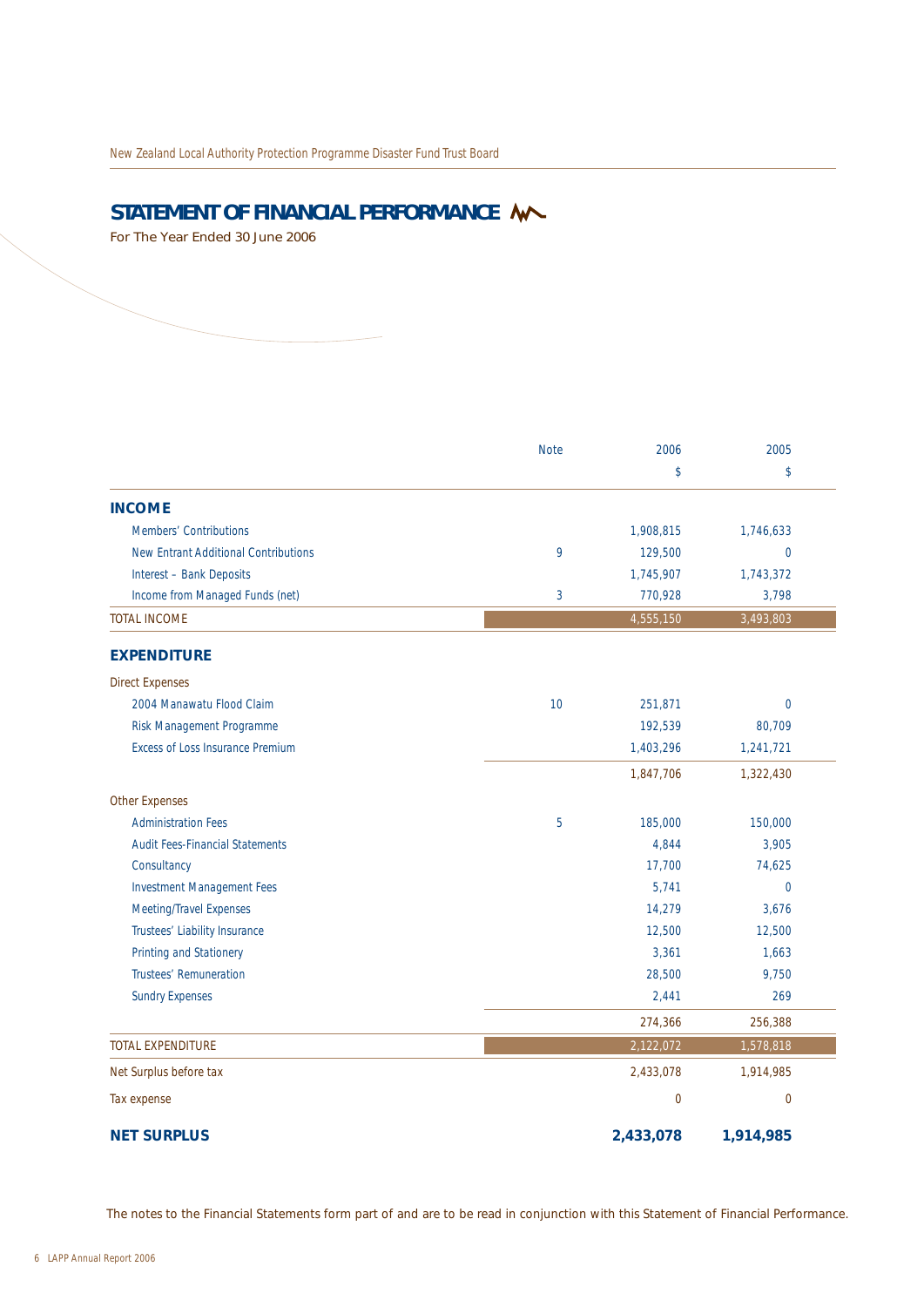## STATEMENT OF MOVEMENTS IN EQUITY **W**

For The Year Ended 30 June 2006

|                                        | 2006       | 2005       |  |
|----------------------------------------|------------|------------|--|
|                                        | \$         | D          |  |
| Net Surplus for the year               | 2,433,078  | 1,914,985  |  |
| TOTAL RECOGNISED REVENUES AND EXPENSES | 2,433,078  | 1,914,985  |  |
| Equity at beginning of year            | 24,605,372 | 22,690,387 |  |
| <b>EQUITY AT END OF YEAR</b>           | 27,038,450 | 24,605,372 |  |

The notes to the Financial Statements form part of and are to be read in conjunction with this Statement of Movements in Equity.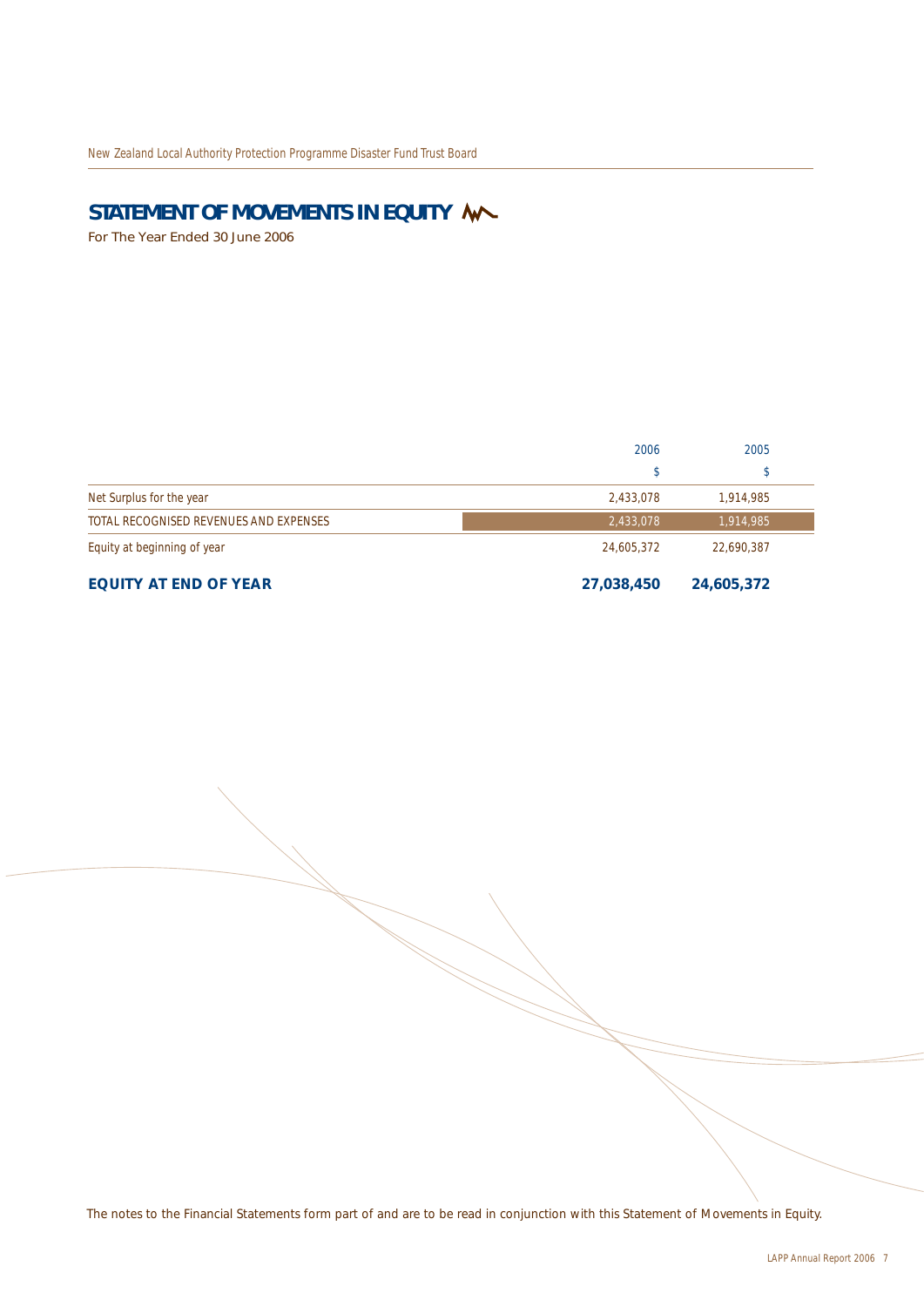## STATEMENT OF FINANCIAL POSITION **W**

As At 30 June 2006

|                                             | <b>Note</b> | 2006           | 2005           |
|---------------------------------------------|-------------|----------------|----------------|
|                                             |             | \$             | \$             |
| <b>TOTAL EQUITY</b>                         |             | 27,038,450     | 24,605,372     |
| Represented By:                             |             |                |                |
| <b>Current Assets</b>                       |             |                |                |
| Bank - ANZ National Bank Ltd                |             | 93,771         | 38,956         |
| Short Term Deposits - Bank Deposits         | 6           | 22,085,000     | 26,402,548     |
| <b>Accounts Receivable</b>                  |             | $\overline{0}$ | 85,431         |
| <b>Accrued Interest</b>                     |             | 476,299        | 352,384        |
| <b>GST Receivable</b>                       |             | 89,969         | 44,552         |
| <b>New Entrant Additional Contributions</b> | 9           | 429,225        | 466,549        |
| <b>Total Current Assets</b>                 |             | 23, 174, 264   | 27,390,420     |
| Investments                                 |             |                |                |
| Managed Funds                               |             |                |                |
| AMP - WiNZ Fund                             | 3,6         | 5,756,183      | $\mathbf{0}$   |
| <b>Total Investments</b>                    |             | 5,756,183      | $\mathbf 0$    |
| <b>TOTAL ASSETS</b>                         |             | 28,930,447     | 27,390,420     |
| <b>Current Liabilities</b>                  |             |                |                |
| <b>Accounts Payable</b>                     |             | 259,997        | 57,341         |
| Deferred Income                             |             | 32,000         | $\overline{0}$ |
| <b>Provision for Claims</b>                 | 10          | 1,600,000      | 2,727,707      |
| <b>Total Current Liabilities</b>            |             | 1,891,997      | 2,785,048      |
| <b>TOTAL LIABILITIES</b>                    |             | 1,891,997      | 2,785,048      |

### **EXCESS OF ASSETS OVER LIABILITIES 27,038,450 24,605,372**

Approved for and on behalf of the Board:

 $\approx$ 

**RDR Elliott – Chairman 22 September 2006**

5 Amare

**IW Lawrence – Trustee 22 September 2006**

The notes to the Financial Statements form part of and are to be read in conjunction with this Statement of Financial Position.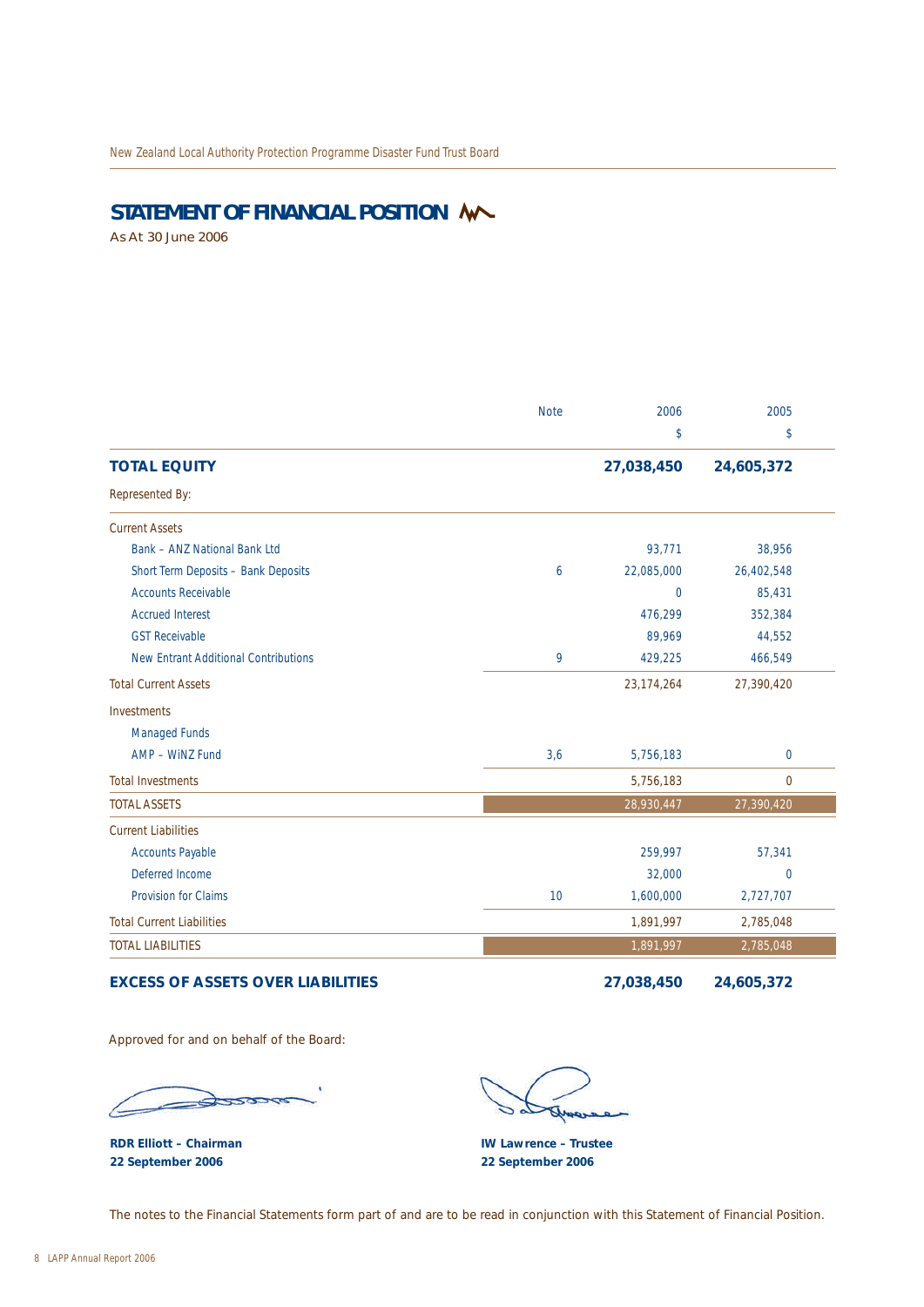## STATEMENT OF CASH FLOWS **W**

For The Year Ended 30 June 2006

|                                             | <b>Note</b>    | 2006       | 2005       |
|---------------------------------------------|----------------|------------|------------|
|                                             |                | \$         | \$         |
| <b>CASH FLOWS FROM OPERATING ACTIVITIES</b> |                |            |            |
| Cash was Provided from:                     |                |            |            |
| <b>Members' Contributions</b>               |                | 2,193,070  | 1,862,162  |
| Interest Received - Bank                    |                | 1,621,992  | 1,409,663  |
|                                             |                | 3,815,062  | 3,271,825  |
| Cash was Applied to:                        |                |            |            |
| Claims                                      |                | 1,227,031  | 2,052,831  |
| Risk Management Programme                   |                | 161,165    | 78,722     |
| <b>Excess of Loss Insurance</b>             |                | 1,403,296  | 799,196    |
| <b>Administration Fees</b>                  |                | 170,938    | 145,781    |
| Meeting/Travel Expenses                     |                | 13,687     | 4,094      |
| <b>Trustees' Remuneration</b>               |                | 28.500     | 9,750      |
| <b>Other Expenses</b>                       |                | 42,506     | 97,892     |
| Net GST Paid                                |                | 45,417     | 18,106     |
|                                             |                | 3,092,540  | 3,206,372  |
| NET CASH INFLOW FROM OPERATING ACTIVITIES   | $\overline{4}$ | 722,522    | 65,453     |
| <b>CASH FLOWS FROM INVESTING ACTIVITIES</b> |                |            |            |
| Cash was Provided from:                     |                |            |            |
| Investment Income                           |                | 14,745     | 3,798      |
| Sale of Investments                         |                | 4,317,548  | 3,335      |
|                                             |                | 4,332,293  | 7,133      |
| Cash was Applied to:                        |                |            |            |
| Purchase of Investments                     |                | 5,000,000  | 275,548    |
| NET CASH OUTFLOW FROM INVESTING ACTIVITIES  |                | (667, 707) | (268, 415) |
| Net Increase / (Decrease) in Cash Held      |                | 54,815     | (202,962)  |
| Opening Cash Balance                        |                | 38,956     | 241,918    |
| <b>CLOSING CASH BALANCE</b>                 |                | 93,771     | 38,956     |
| <b>Represented By:</b>                      |                |            |            |
| <b>Bank - ANZ National Bank Ltd</b>         |                | 93,771     | 38,956     |
|                                             |                |            |            |

The notes to the Financial Statements form part of and are to be read in conjunction with this Statement of Cash Flows.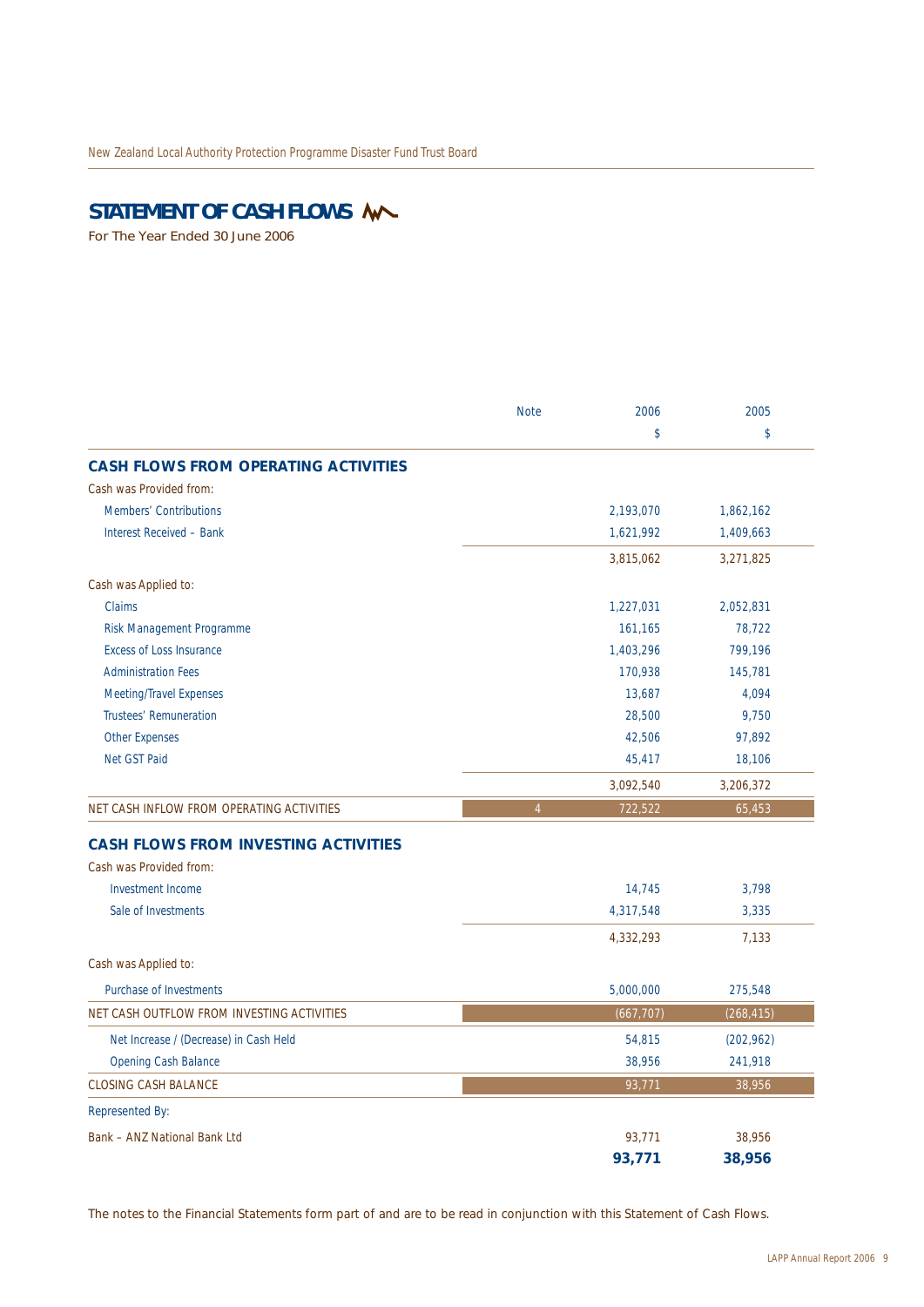### **NOTES TO THE FINANCIAL STATEMENTS**

For The Year Ended 30 June 2006

#### **NOTE 1. STATEMENT OF ACCOUNTING POLICIES**

#### Reporting Entity and Statutory Base

These financial statements for the New Zealand Local Authority Protection Programme Disaster Fund Trust Board

("LAPP") have been prepared in accordance with generally accepted accounting practice and the Charitable Trusts Act 1957.

#### Measurement Basis

Accrual Accounting is used to match expenses and revenue. The measurement base adopted is that of historical cost, except for investments which are at market value.

#### Particular Accounting Policies

The following particular accounting policies which materially affect the measurement of financial performance and financial position have been applied:

#### **Investments**

Investments are recorded at market value.

#### **Taxation**

The Fund has been granted charitable status under section CW 34(1) of the Income Tax Act 2004 by the Inland Revenue Department, hence no taxation has been provided for in the financial statements.

#### **Goods and Services Tax**

The Financial Statements are prepared on a GST exclusive basis, except for receivables and payables that are stated inclusive of GST.

#### **Provision for Claims**

A provision for claims is recognised when:

- a claim has been received:
- an obligation has been recognised by the Board of Trustees;
- it is probable that an outflow of resources will be required to settle the obligation; and
- a reliable estimate can be made of the amount of the obligation.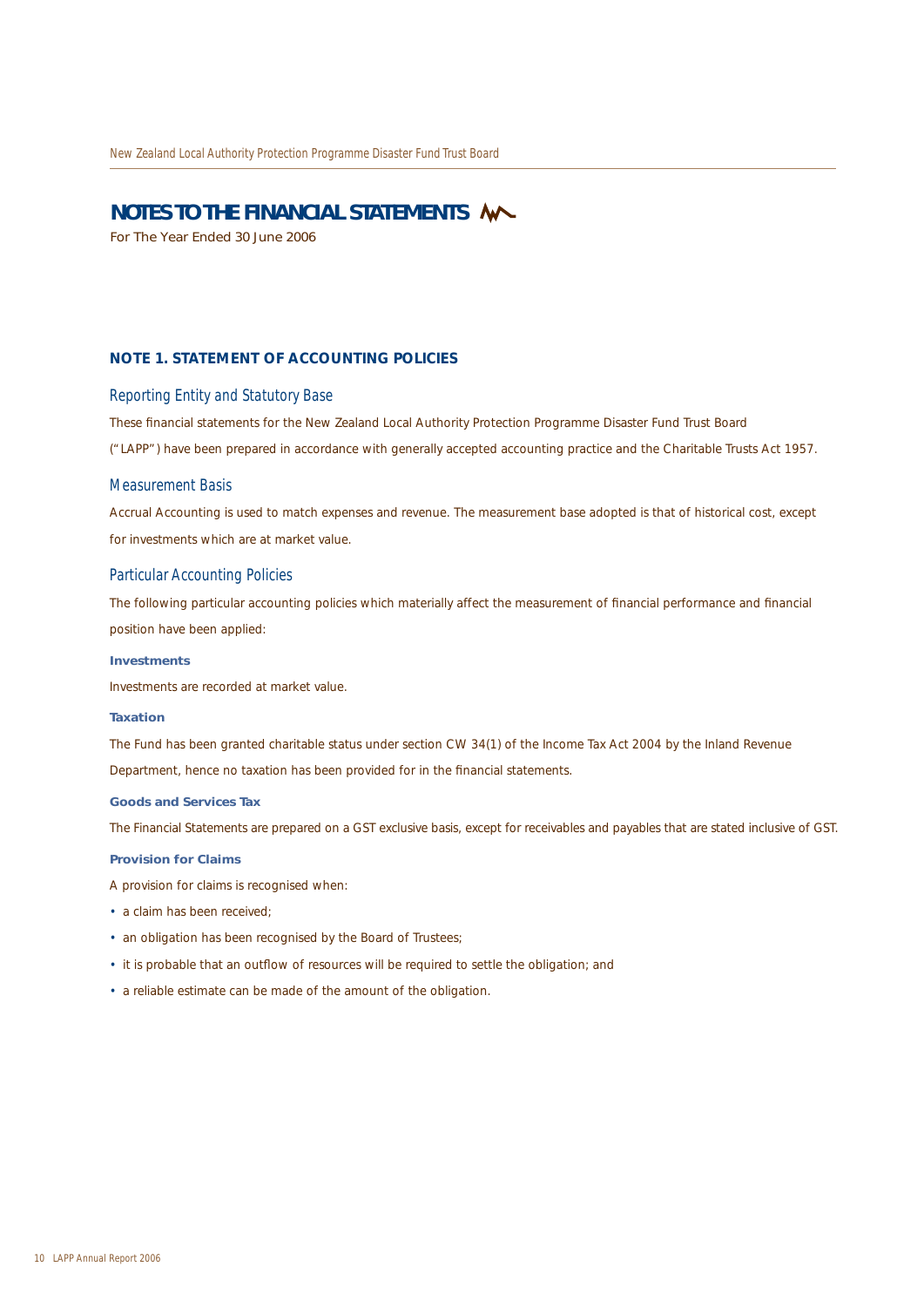#### **NOTES TO THE FINANCIAL STATEMENTS (CONTINUED)**

For The Year Ended 30 June 2006

#### **Income Recognition**

Interest income is accounted for on an accruals basis. Any unrealised gains or losses arising from the revaluation of investments and realised gains or losses from the sale of investments during the year are included in the statement of financial performance.

#### **Financial Instruments**

Financial Instruments carried on the statement of financial position include cash at bank, investments, receivables and payables. There are no off-balance sheet financial instruments. The Fund does not require collateral or other security to support financial instruments with credit risk.

#### **Statement Of Cash Flows**

The following are definitions of the terms used in the Statement of Cash Flows:

*Cash*: comprises cash balances held with banks in New Zealand and overseas. Cash excludes term deposits that are not used as part of the Fund's day to day cash management.

*Investing activities*: comprise acquisition and disposal of investments. Investments include securities not falling within the definition of cash.

*Operating activities*: include all transactions and other events that are not investing activities.

#### **Changes in Accounting Policies**

There have been no changes in accounting policies during the year. All policies have been applied on a basis consistent with previous years.

#### **NOTE 2. NATURE OF ACTIVITIES**

The purpose of the Fund is to provide cover to member local governments for losses to generally uninsurable infrastructure assets resulting from natural disasters and emergencies.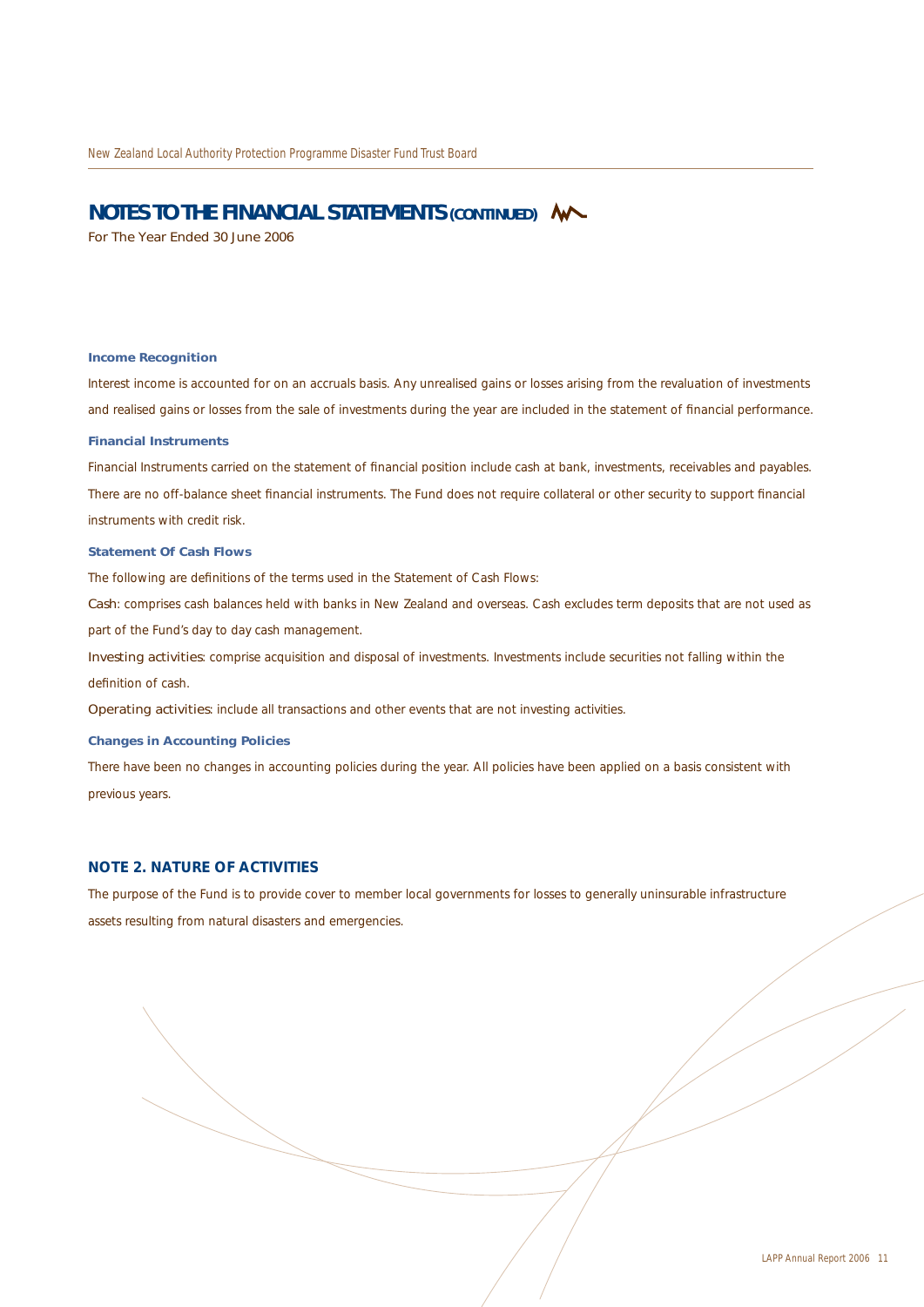## **NOTES TO THE FINANCIAL STATEMENTS (CONTINUED) W**

For The Year Ended 30 June 2006

| <b>NOTE 3. INVESTMENTS</b>  | 2006    | 2005     |
|-----------------------------|---------|----------|
|                             | S       | \$       |
| Income from Managed Funds   |         |          |
| Investment Income           | 14.745  | 3,798    |
| Change in Net Current Value | 756.183 | $\Omega$ |
|                             | 770,928 | 3,798    |

Managed Funds

*AMP*: The cost of investments held by AMP at 30 June 2006 was \$5,000,000 (2005: \$0).

Market value of investments held by AMP at 30 June 2006 was \$5,756,183 (2005: \$0).

| <b>NOTE 4. RECONCILIATION OF NET SURPLUS</b>        |                |                |
|-----------------------------------------------------|----------------|----------------|
| TO NET CASH INFLOW FROM OPERATING ACTIVITIES        | 2006           | 2005           |
|                                                     | \$             | \$             |
| <b>Net Surplus</b>                                  | 2,433,078      | 1,914,985      |
| Items included in Investing Activities              |                |                |
| Investment Income                                   | (14, 745)      | (3, 798)       |
| Gain in Managed Funds                               | (756, 183)     | $\overline{0}$ |
|                                                     | (770, 928)     | (3,798)        |
| Add/(less) movements in other working capital items |                |                |
| <b>Accrued Interest</b>                             | (123, 915)     | (333,709)      |
| <b>GST Receivable</b>                               | (45, 417)      | (18, 106)      |
| New Entrant Additional Contributions                | 37,324         | 200,960        |
| <b>Accounts Receivable</b>                          | 85,431         | (85, 431)      |
| Prepayments                                         | $\overline{0}$ | 442,525        |
| <b>Accounts Payable &amp; Provisions</b>            | (893,051)      | (2,051,973)    |
|                                                     | (939, 628)     | (1,845,734)    |
| NET CASH INFLOW FROM OPERATING ACTIVITIES           | 722,522        | 65,453         |

#### **NOTE 5. RELATED PARTIES**

Administration fees of \$185,000 (2005:\$150,000) relate to the New Zealand Local Government Insurance Corporation Limited, trading as Civic Assurance (Civic). Civic is the Administration Manager of the Fund.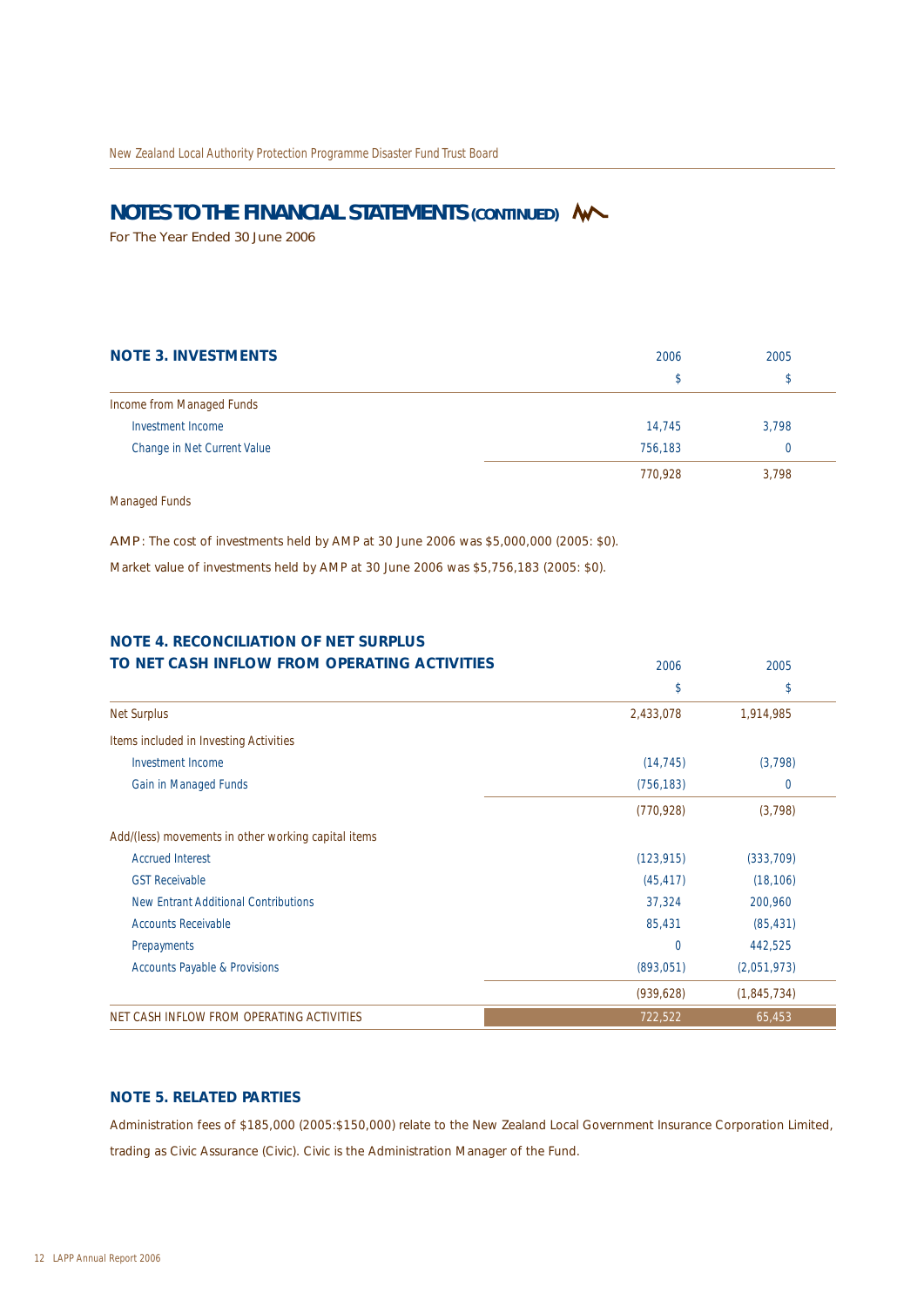### **NOTES TO THE FINANCIAL STATEMENTS (CONTINUED)**

For The Year Ended 30 June 2006

#### **NOTE 6. FINANCIAL INSTRUMENTS**

The Fund is involved with a number of financial instruments in the course of its normal activities.

#### Fair Value

The carrying amounts of all financial assets and liabilities are considered to be equivalent to their fair value.

#### Credit Risk

Financial instruments which potentially expose the Fund to credit risk consist of cash, short term deposits, receivables and investments in managed funds. The maximum exposure to credit risk is the carrying value of these financial instruments. All investments and short term deposits are with high credit quality counterparties.

#### Currency Risk

The Fund is indirectly exposed to currency risk in that future currency movements will affect the valuation of investments in managed funds which invest in foreign currency denominated investments. Risk management activities are undertaken by the Fund's investment managers to operate within the guidelines provided by the Trustees.

#### Interest Rate Risk

The Fund is exposed to interest rate risk in that future interest rate movements will affect cash flows and net market values of fixed interest assets and, indirectly, the valuation of investments in managed funds which invest in cash and fixed interest investments. The intention of the Trustees is not necessarily to hold these assets to maturity, but to realise and purchase similar assets as part of the on going management of the investments of the Fund. There is no maturity period for unitised investments.

|                                    | <b>Effective</b><br>Interest<br><b>Rate 2006</b> | 2006<br>\$ | 6 months<br>or less | $Non-$<br><b>Interest</b><br>bearing | <b>Effective</b><br>Interest<br>Rate 2005 | 2005<br>\$ | 6 months<br>or less | $Non-$<br>Interest<br>bearing |
|------------------------------------|--------------------------------------------------|------------|---------------------|--------------------------------------|-------------------------------------------|------------|---------------------|-------------------------------|
| <b>Financial Assets</b>            |                                                  |            |                     |                                      |                                           |            |                     |                               |
| <b>Bank</b>                        | 4.00%                                            | 93.771     | 93.771              | ٠                                    | 4.00%                                     | 38,956     | 38.956              |                               |
| Short Term Cash Deposits           | 7.46%                                            | 22,085,000 | 22,085,000          | ٠                                    | 6.94%                                     | 26,402,548 | 26,405,548          |                               |
| Receivables                        |                                                  | 429,225    |                     | 429,225                              |                                           | 551.980    |                     | 551,980                       |
| Investments                        | $\sim$                                           | 5,756,183  | $\sim$              | 5,756,183                            |                                           |            |                     |                               |
| <b>Total financial assets</b>      |                                                  | 28,364,179 | 22,178,771          | 6,185,408                            | $\overline{\phantom{a}}$                  | 26,993,484 | 26,444,504          | 551,980                       |
| <b>Financial Liabilities</b>       |                                                  |            |                     |                                      |                                           |            |                     |                               |
| Payables                           | $\sim$                                           | 259,997    |                     | 259,997                              |                                           | 57,341     |                     | 57,341                        |
| <b>Total financial liabilities</b> |                                                  | 259,997    |                     | 259,997                              |                                           | 57,341     | ٠                   | 57,341                        |
| <b>NET FINANCIAL POSITION</b>      |                                                  | 28,104,182 | 22,178,771          | 5,925,411                            |                                           | 26,936,143 | 26,444,504          | 494,639                       |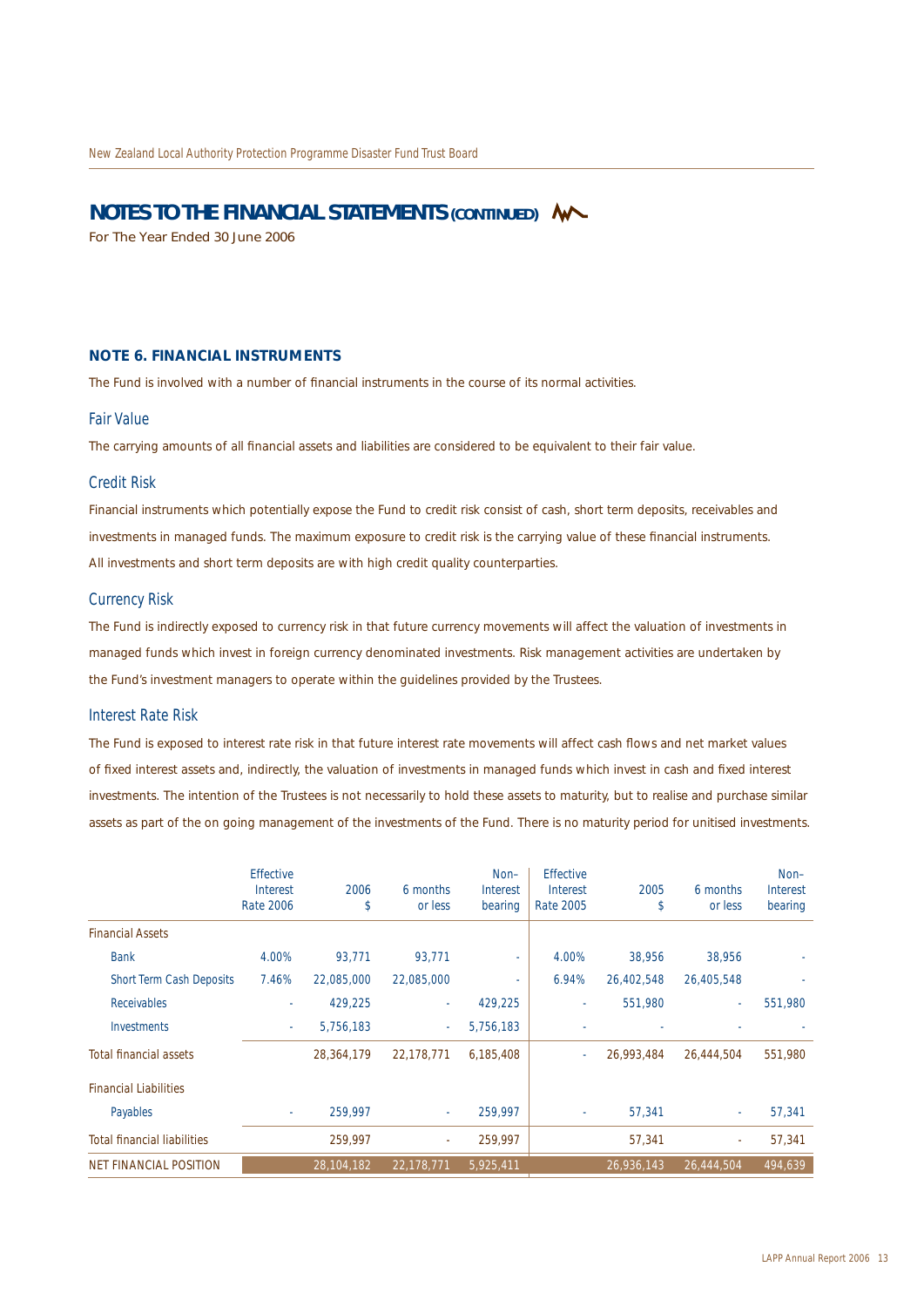### **NOTES TO THE FINANCIAL STATEMENTS (CONTINUED) W**

For The Year Ended 30 June 2006

#### **NOTE 7. COMMITMENTS AND CONTINGENT LIABILITIES**

The Fund has the ability to provide support to Members amounting to a maximum of \$107 million (2005: \$64.6 million). This amount is made up of retained equity \$27 million (2005: \$24.6 million), and reinsurance facilities \$80 million (2005: \$40 million). The protection will only be available to Members at the discretion of the Trustees exercised in accordance with the provisions of the Trust Deed.

#### **NOTE 8. EVENTS AFTER BALANCE DATE**

There have been no material events after balance date (2005: Nil).

#### **NOTE 9. NEW ENTRANT ADDITIONAL CONTRIBUTIONS**

New Councils joining the Fund are required to pay an additional levy to the Fund. This amount is payable when:

- the Trustees resolve to cap the Fund and/or contributions are reduced on a pro-rata basis, or
- the Member has a claim

Notwithstanding the above, a Member may make payments on account of the new entrant additional contributions at any time. As at balance date new Members owed the Fund \$429,225 on account of new entrant additional contributions.

|                        | 2006           | 2005       |
|------------------------|----------------|------------|
|                        | \$             | ¢<br>Ф     |
| <b>Opening Balance</b> | 466,549        | 667,509    |
| New Member             | 129,500        | 0          |
| Rebates 2005/06        | (166, 824)     | (200, 960) |
| Claims Off-set         | $\overline{0}$ | 0          |
| <b>CLOSING BALANCE</b> | 429,225        | 466,549    |

| <b>NOTE 10. PROVISION FOR CLAIMS</b> | 2006      | 2005      |
|--------------------------------------|-----------|-----------|
|                                      | \$        | Þ         |
| <b>Opening Balance</b>               | 2,727,707 | 4,780,538 |
| Less: Claims Paid                    | 1,379,578 | 2.052.831 |
|                                      | 1,348,129 | 2,727,707 |
| Movement in Provision                | 251.871   | 0         |
| <b>CLOSING BALANCE</b>               | 1,600,000 | 2,727,707 |

The claims paid and outstanding relate to damage caused in the February 2004 Manawatu flood event. Payments have and will be made as claims are quantified and approved by the Trustees at their discretion.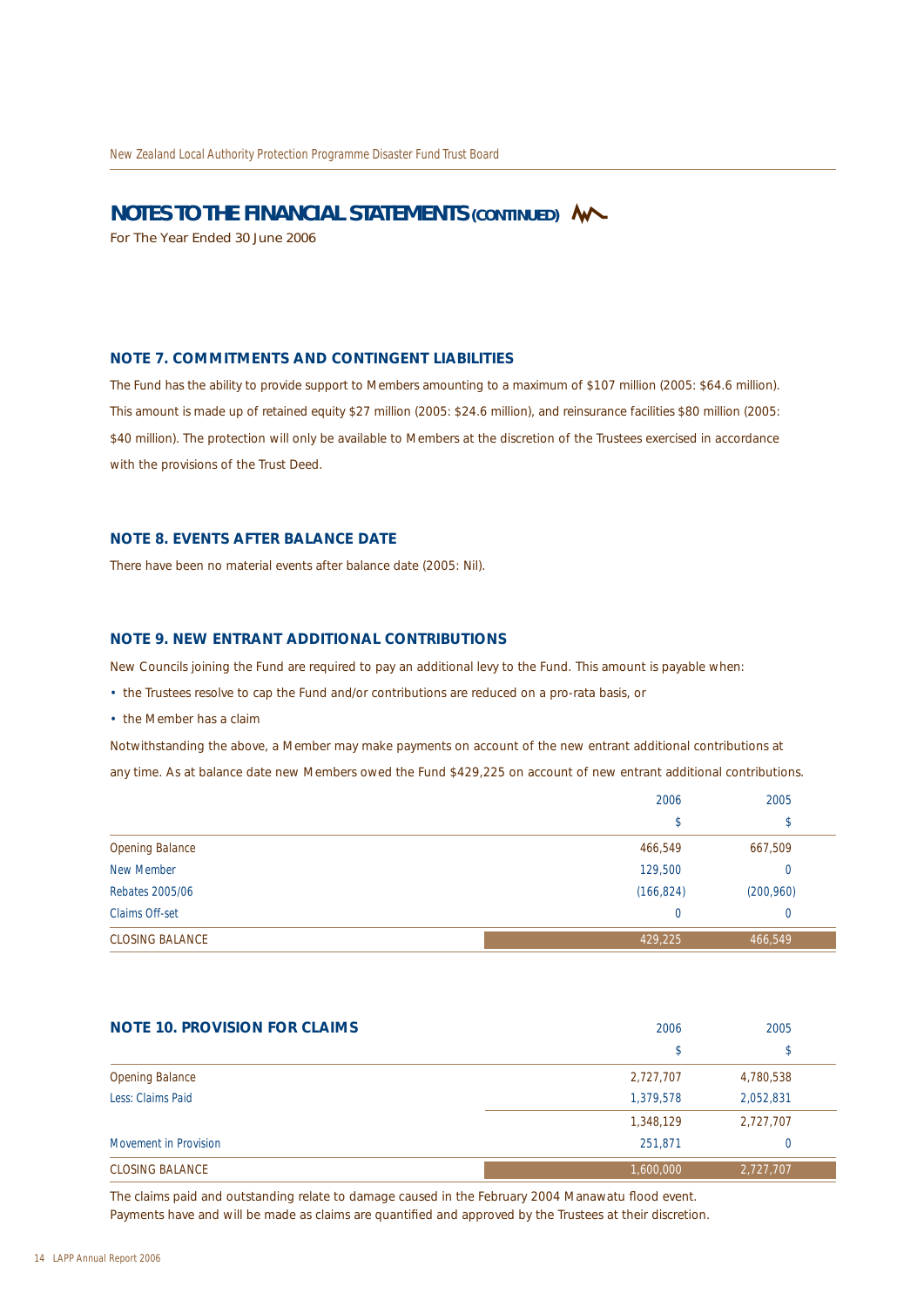THE FUND TRUSTEES, ADMINISTRATORS AND RISK MANAGERS COMMITTED A GREAT DEAL OF TIME AND EFFORT DURING THE YEAR TO CONSIDERING ENHANCED FUND COVERAGE ISSUES IN THE AFTERMATH OF THE 2004 FLOOD EVENTS.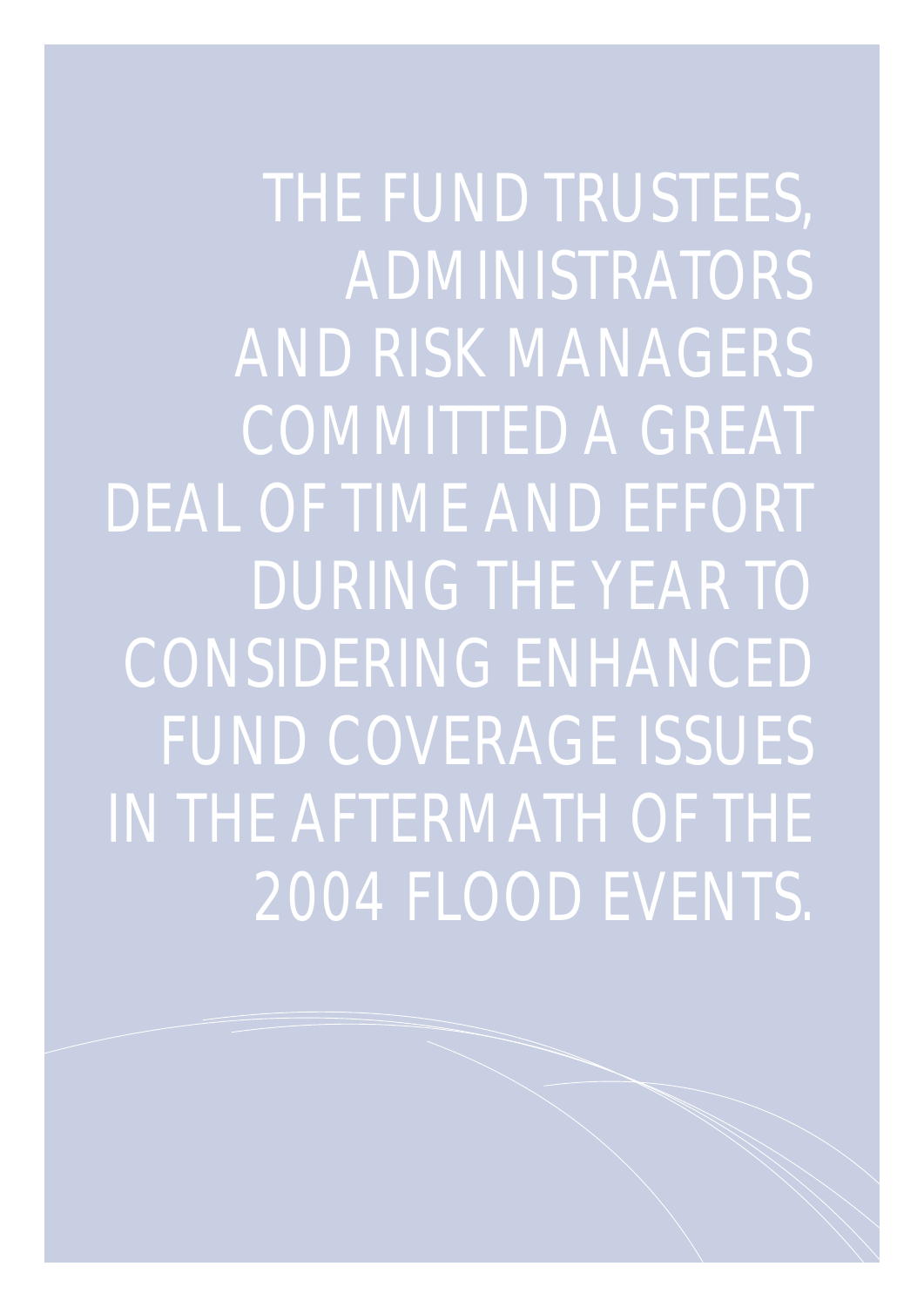## **HIGHLIGHTS OF 2005/2006 FUND YEAR**

- The Fund welcomed Ashburton District Council, Environment Bay of Plenty and Tararua District Council as new members.
- Representatives from over 40 local authorities met in Wellington to discuss future Fund coverage issues.
- A Flood Special Focus Group was formed to consider a range of options for the long term flood risk financing of river schemes.
- Fund equity increased by 10% to \$27, 038,000. There were no new claims during the Fund year.
- The LAPP reinsurance programme protecting the Fund's 40% responsibility was successfully renewed. The Fund now buys \$75 million in excess of a \$15 million retention.
- A new dedicated LAPP website at www.lappfund.co.nz was launched.

## **TRUSTEE INFORMATION**

|  |  |  |  | The Trustees and their nominating bodies are: |  |  |
|--|--|--|--|-----------------------------------------------|--|--|
|--|--|--|--|-----------------------------------------------|--|--|

| <b>RDR Elliott</b>     | <b>SOLGM</b>    | CEO, Gisborne District Council        |
|------------------------|-----------------|---------------------------------------|
| LD Cavers              | SOLGM           | CEO, Hauraki District Council         |
| WA Raymond QSO         | LGNZ            | Former Mayor, Timaru District Council |
| <b>IRF McKelvie</b>    | LGNZ            | Mayor, Manawatu District Council      |
| <b>IW Lawrence CBE</b> | Civic Assurance | Solicitor                             |
| <b>KN Sampson MNZM</b> | Civic Assurance | Chairman, Civic Assurance             |

During the year, The Trustees met for formal meetings on six occasions.

| <b>RDR Elliott</b>  | <b>LD Cavers</b>   | WA Raymond | 6 |
|---------------------|--------------------|------------|---|
| <b>IRF McKelvie</b> | <b>IW Lawrence</b> | KN Sampson |   |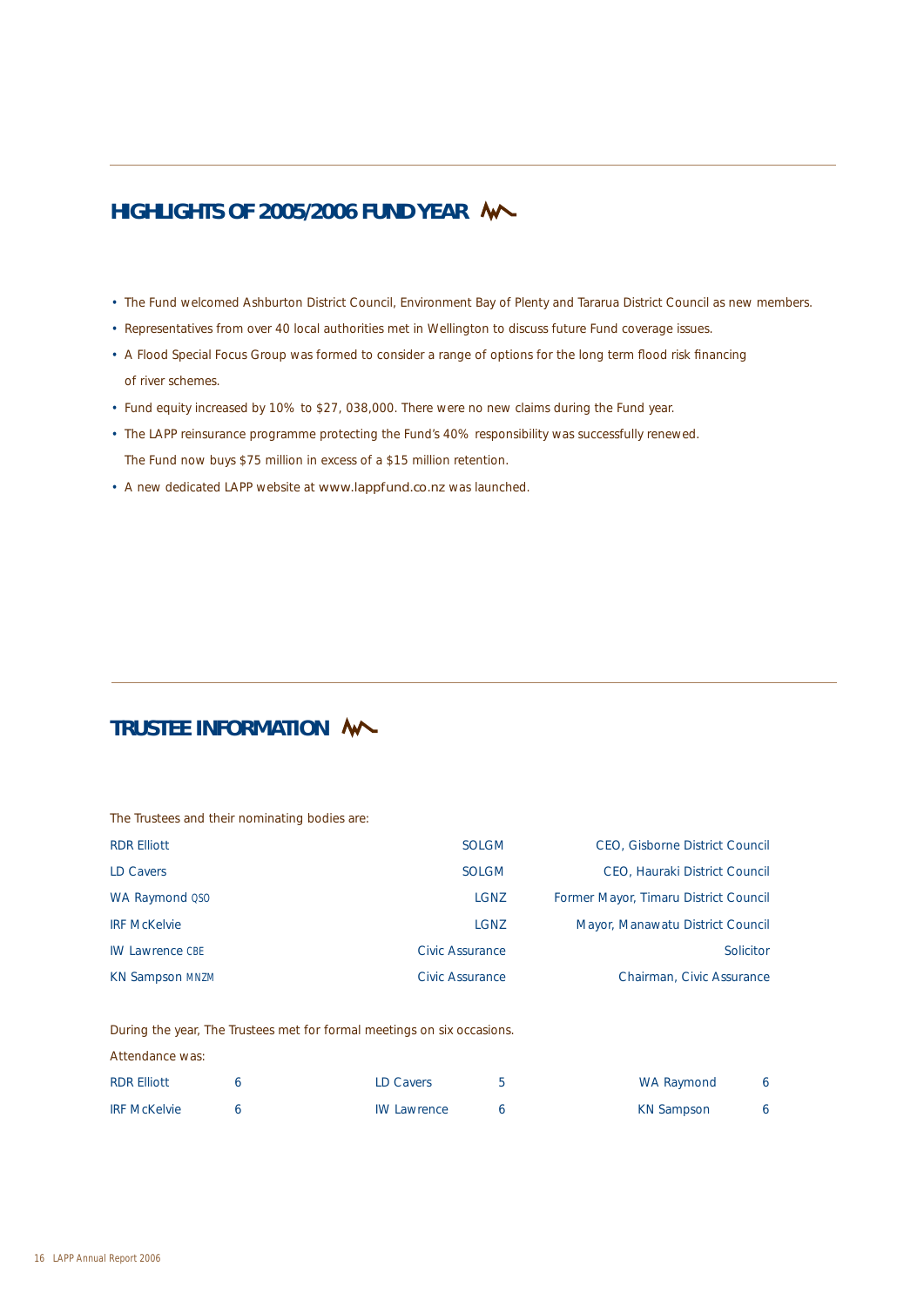## **2005 / 2006 FUND YEAR MEMBERSHIP**

Ashburton District Council Buller District Council Carterton District Council Central Hawke's Bay District Council Christchurch City Council Clutha District Council Environment Bay of Plenty Environment Southland Environment Waikato Gisborne District Council Gore District Council Grey District Council Hastings District Council Hauraki District Council Horizons Regional Council Horowhenua District Council Hurunui District Council Hutt City Council

Invercargill City Council Kaikoura District Council Kapiti Coast District Council Kawerau District Council Manawatu District Council Marlborough District Council Masterton District Council Matamata-Piako District Council Nelson City Council New Plymouth District Council Opotiki District Council Otorohanga District Council Palmerston North City Council Porirua City Council Rangitikei District Council Rotorua District Council Ruapehu District Council South Taranaki District Council

South Waikato District Council South Wairarapa District Council Stratford District Council Tararua District Council Tauranga City Council Thames Coromandel District Council Upper Hutt City Council Waimakariri District Council Waimate District Council Waipa District Council Wairoa District Council Wanganui District Council West Coast Regional Council Westland District Council Whakatane District Council Whangarei District Council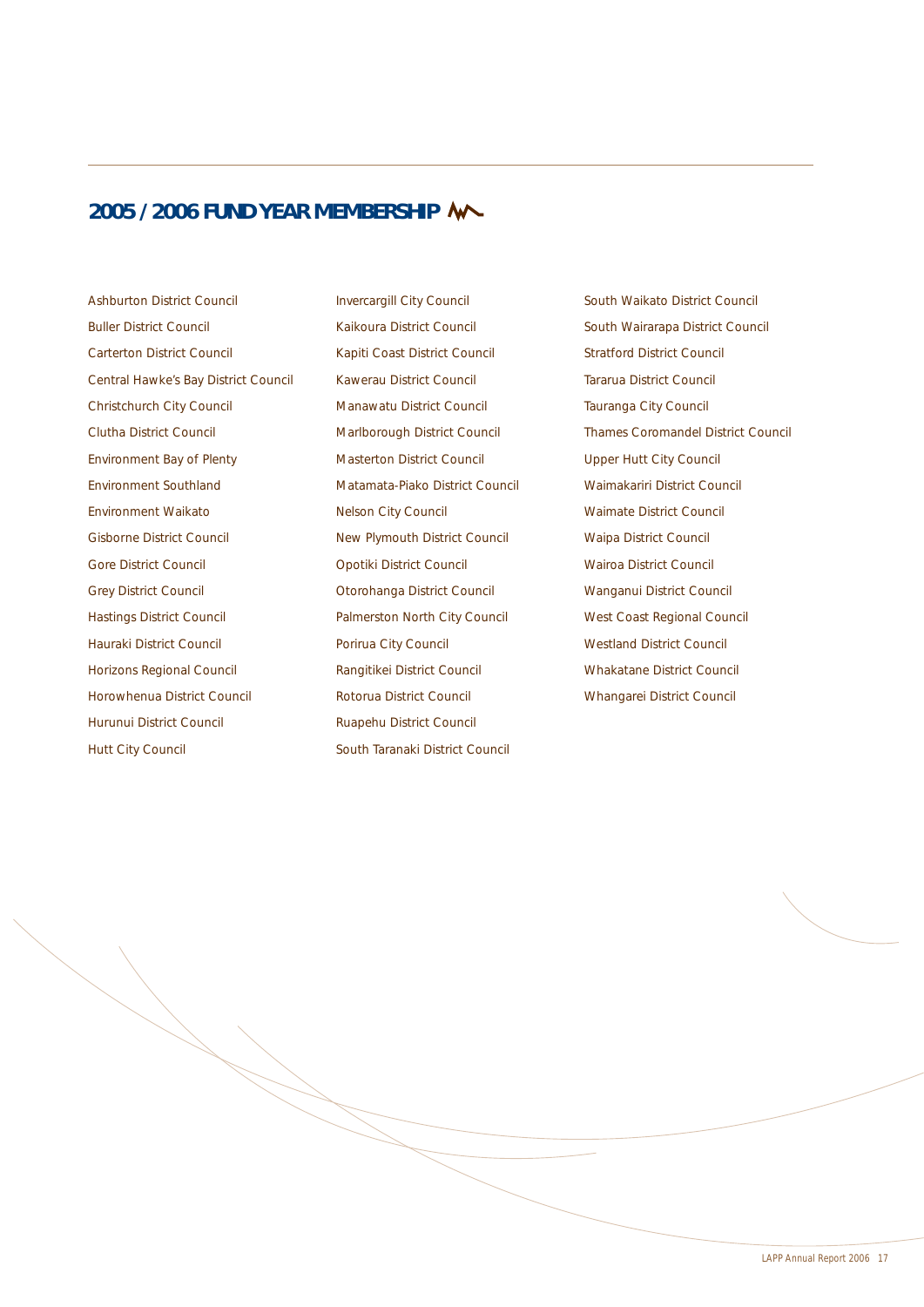## **ABOUT LAPP**

#### Background & History

The Local Authority Protection Programme Disaster Fund (LAPP) is a mutual, cash accumulation pool created by local authorities to cater for the replacement of infrastructure following catastrophic damage by natural disaster. Previously, central government had taken responsibility for all costs associated with the restoration of water and sewage services along with all other services considered essential to the community that were otherwise uninsurable.

In July 1991 however central government introduced a Disaster Recovery Plan which now places specific responsibilities on local authorities in order for them to be eligible to share the restoration costs of infrastructure. The Plan states that beyond a threshold, central government will only pay 60% of restoration costs. Local government is responsible for the remaining 40% thus effectively moving part of the on us from the tax payer to the ratepayer. Central government will only provide their 60% following a major catastrophe provided that the local authority can demonstrate it can meet the remaining 40% through:

- proper maintenance;
- the provision of reserve funds;
- effective insurance, or
- participation in a mutual assistance scheme with other local authorities.

A working party formed from local government interest groups considered the means by which local authorities could meet

their 40% obligation. This resulted in the formation of the Local Authority Protection Programme Disaster Fund (LAPP) which commenced operations on 1 July 1993. The concept of a mutual fund was considered to be the best alternative of many which were studied by the working party and was seen to have the following advantages:

- Greater certainty compared to the uncertainties of insurance cycles;
- Retention of equity. This is an important advantage compared with a twelve month premium charge which is lost in the case of traditional insurance;
- The involvement of local government trustees means ownership and control is retained by local government;
- It is more cost effective. There are no profit motives or commissions, there are lower overheads, investment income is retained, the Fund has tax exempt status and improved risk management practices can be implemented;
- The costs and the risk are spread throughout New Zealand. No one can be certain when a disaster will occur;
- Funds are locked in under the trustees' control preventing access for unrelated purposes; and
- It is generation fair. All generations progressively contribute to a disaster which could occur during the time of any generation.

#### Fund Coverage

The Fund is designed to cover local authority owned infrastructural assets which are considered generally uninsurable. These include: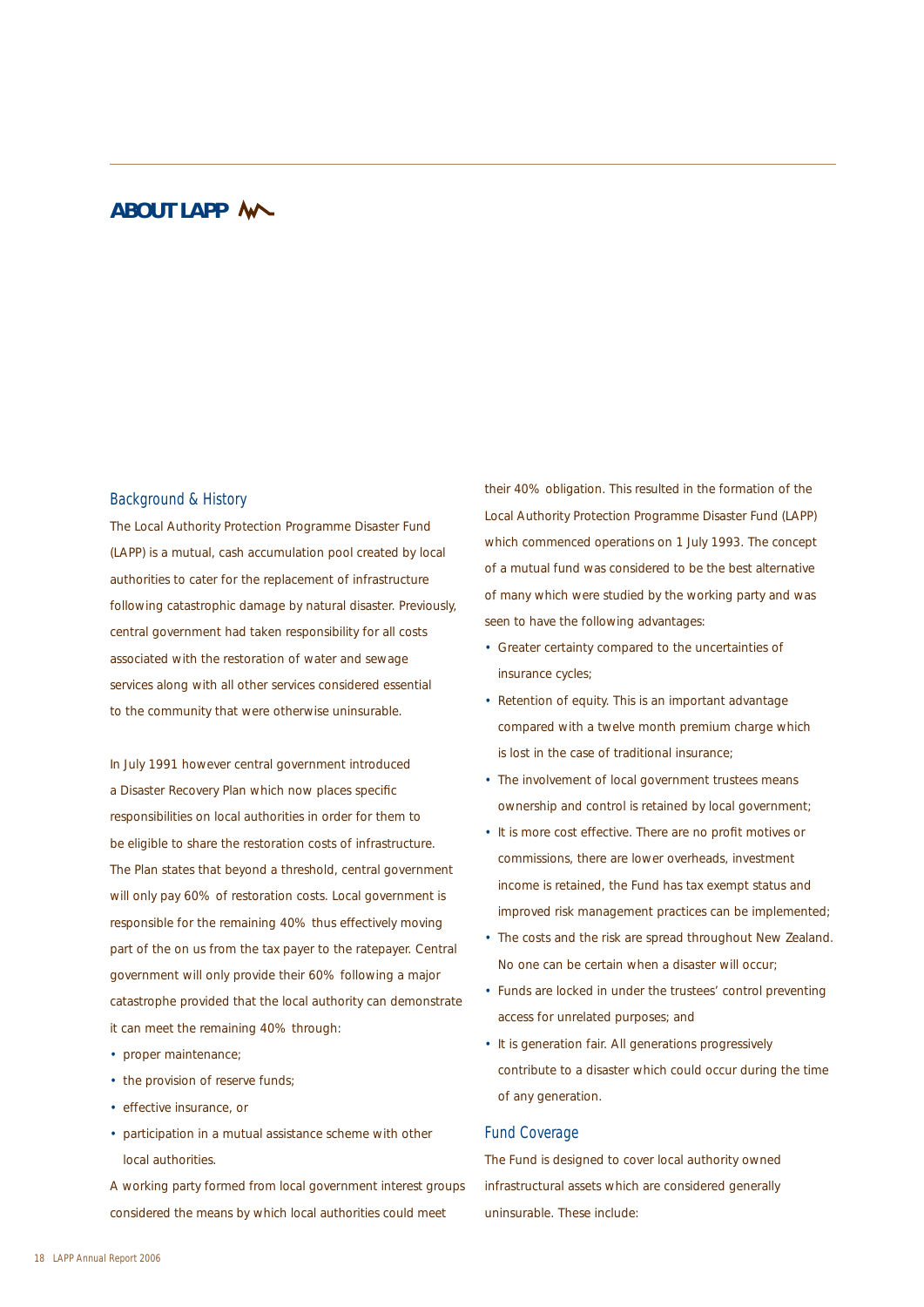# $\sqrt{n}$ IT IS GENERATION FAIR. ALL GENERATIONS PROGRESSIVELY CONTRIBUTE TO A DISASTER WHICH COULD OCCUR DURING THE TIME OF ANY GENERATION."

- water reticulation, treatment and storage;
- sewage reticulation and treatment;
- storm water drainage;
- dams and canals;
- flood protection schemes including stopbanks, and
- floodgates, seawalls and harbour risks such as buoys, beacons and uninsurable foreshore lighthouses. Roads and bridges are not covered by the Fund as local

authorities have access to subsidies from Transfund New Zealand.

The Fund is designed as catastrophe protection only, covering serious disruptive loss or damage caused by sudden events or situations which may or may not involve the declaration of a Civil Defense Emergency. Perils include but are not necessarily limited to earthquake, storms, floods, cyclones, tornados, volcanic eruption, tsunami and other disasters of a catastrophic nature such as a major gas explosion.

#### Membership

Membership of LAPP is restricted to local authorities although in some circumstances trading enterprises may also qualify for admission. The Fund is registered as a charitable trust under the Charitable Trust Act 1957 and the functions of the Fund are overseen by six trustees appointed by local government agencies.

Current membership stands at 52 local authorities. The trustees require as a condition of Fund membership that

all member authorities undergo a full risk management assessment programme. As a result, high risk exposures are identified and remedial action taken to help reduce the potential drain on the Fund and to minimize the impact on communities. Membership of the Fund remains open.

#### **Contributions**

Members' contributions to the Fund are set annually and are assessed on a risk based formula which takes into account the replacement value of each member's infrastructural assets adjusted to recognize geographical exposures to risk such as floods, storms, volcanic eruptions and earthquakes. Working with bodies such as the Institute of Geological and Nuclear Sciences and Lifeline groups, the Fund Risk Managers have established sophisticated asset and risk profiles for each Fund member.

#### **Reinsurance**

Excess of Loss reinsurance protection is purchased to enhance the Fund balance. The level of this protection will depend on the capacity available from world wide reinsurance markets from time to time and the price required to purchase that capacity.

#### Current Position

Current Fund equity stands at approximately \$27 million which is enhanced by the purchase of reinsurance.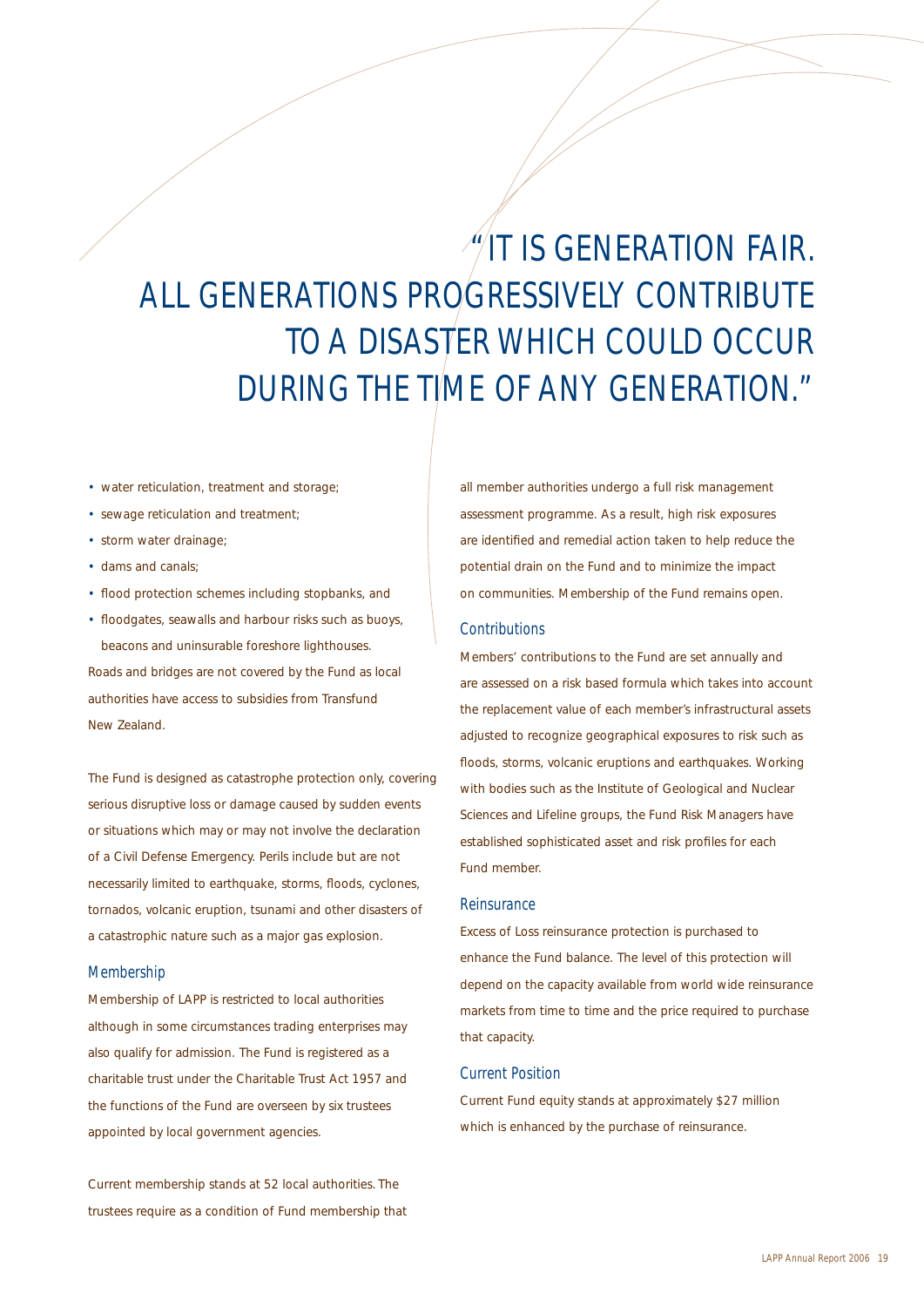## **DIRECTORY M**

**Administration Manager** Civic Assurance PO Box 5521 Wellington 6145 **Reinsurance Manager** Aon Re Worldwide Sydney Australia **Risk Manager** Risk Management Partners Pty Ltd Beacon Hill Sydney Australia

**The Address for Correspondence is** Administration Manager NZ Local Authority Protection Programme Disaster Fund Trust Board PO Box 5521 Wellington 6145 Phone: 04 978 1251 Facsimile: 04 978 1260 Email: geoff.mercer@civicassurance.co.nz